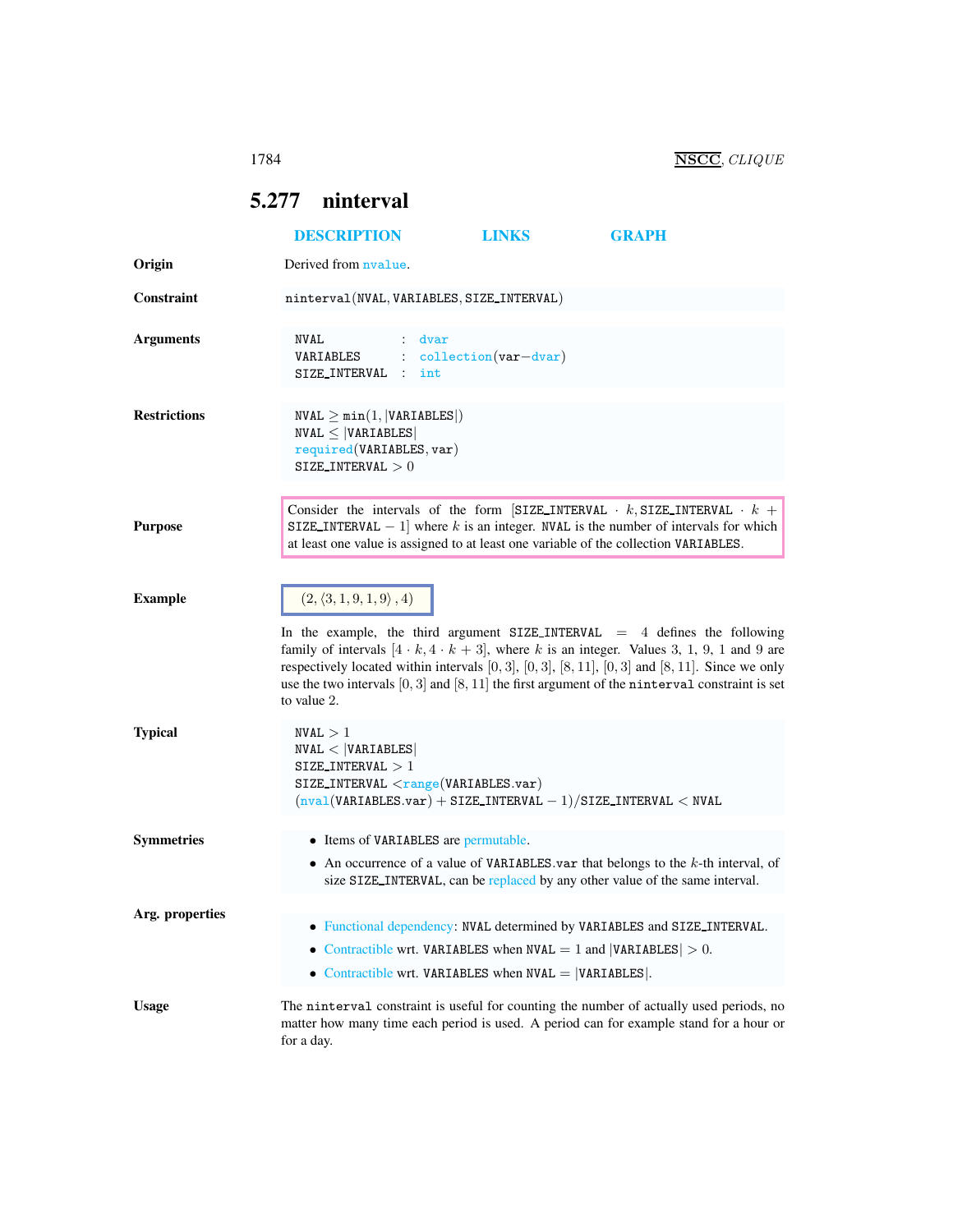## <sup>20030820</sup> 1785

<span id="page-1-0"></span>

| Algorithm | $[27, 40]$ .                                                                                                                                                                                                                         |  |  |  |
|-----------|--------------------------------------------------------------------------------------------------------------------------------------------------------------------------------------------------------------------------------------|--|--|--|
| See also  | related: nclass (variable/constant <i>replaced by</i> variable $\in$ partition),<br>nequivalence (variable/constant replaced by variable mod constant),<br>$n pair (variable/constant$ <i>replaced by</i> pair <i>of</i> variables). |  |  |  |
|           | specialisation: nvalue (variable/constant replaced by variable).                                                                                                                                                                     |  |  |  |
| Kevwords  | <b>constraint arguments:</b> pure functional dependency.                                                                                                                                                                             |  |  |  |
|           | <b>constraint type:</b> counting constraint, value partitioning constraint.                                                                                                                                                          |  |  |  |
|           | final graph structure: strongly connected component, equivalence.                                                                                                                                                                    |  |  |  |
|           | <b>modelling:</b> number of distinct equivalence classes, interval, functional dependency.                                                                                                                                           |  |  |  |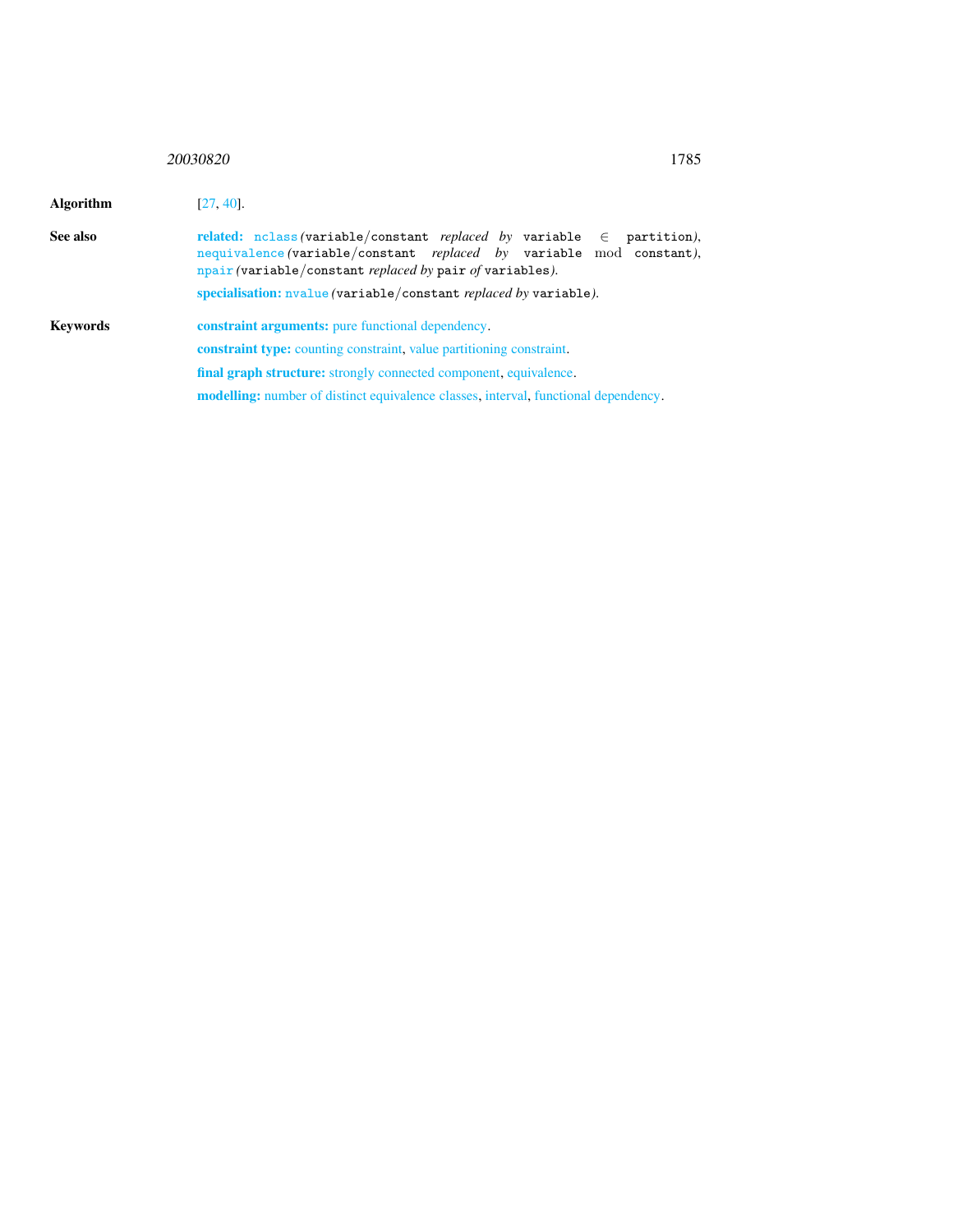| Arc input( $s$ )    | VARIABLES                                                        |
|---------------------|------------------------------------------------------------------|
| Arc generator       | $CLIQUE \rightarrow$ collection(variables1, variables2)          |
| Arc arity           | 2                                                                |
| $Arc$ constraint(s) | $variable s1.var/SIZE\_INTERVAL$<br>variables2.var/SIZE_INTERVAL |
| Graph property(ies) | $NSCC = NVAL$                                                    |

<span id="page-2-0"></span>1786 NSCC, CLIQUE

Graph model Parts (A) and (B) of Figure [5.579](#page-2-1) respectively show the initial and final graph associated with the Example slot. Since we use the NSCC graph property we show the different strongly connected components of the final graph. Each strongly connected component corresponds to those values of an interval that are assigned to some variables of the VARIABLES collection. The values 1, 3 and the value 9, which respectively correspond to intervals [0, 3] and [8, 11], are assigned to the variables of the VARIABLES collection.



<span id="page-2-1"></span>Figure 5.579: Initial and final graph of the ninterval constraint